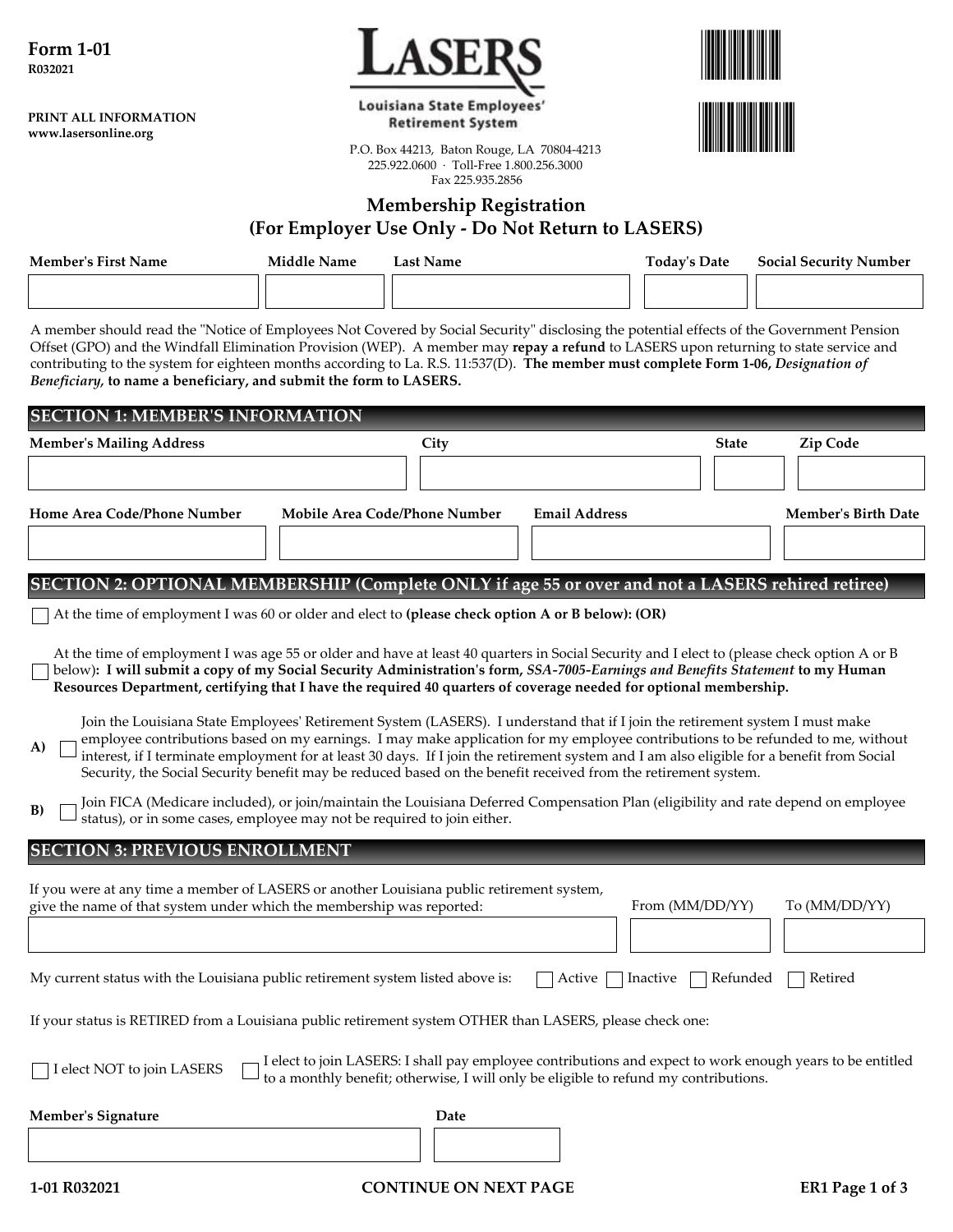# **SECTION 4: CURRENT ENROLLMENT - FOR AGENCY INFORMATION ONLY**

## **SERVICE HISTORY**

| New - first time enrolled in LASERS. Regular members hired on or after July 1, 2015, will have a contribution rate of 8.0 percent in the<br>J Regular 4 Plan.                                                                                                                                                                                                                                                                                                                           |  |
|-----------------------------------------------------------------------------------------------------------------------------------------------------------------------------------------------------------------------------------------------------------------------------------------------------------------------------------------------------------------------------------------------------------------------------------------------------------------------------------------|--|
| New - first time enrolled in LASERS and enrolled in a Hazardous Duty Plan (HAZ Plan) position on or after January 1, 2011. HAZ Plan<br>members must be enrolled in the HAZ Plan and will contribute at 9.5 percent.                                                                                                                                                                                                                                                                     |  |
| Return to service - previous member of LASERS, whether refunded or not, with a break in service                                                                                                                                                                                                                                                                                                                                                                                         |  |
| Regular member who is a former member of LASERS prior to July 1, 2006, DID NOT refund contributions and will contribute<br>at 7.5 percent in the Regular 1 Plan.                                                                                                                                                                                                                                                                                                                        |  |
| Regular member who is a former member of LASERS on or after July 1, 2006, and before January 1, 2011, DID NOT refund<br>contributions and will contribute at 8.0 percent in the Regular 2 Plan.                                                                                                                                                                                                                                                                                         |  |
| Regular member who is a former member of LASERS on or after January 1, 2011, and on or before June 30, 2015, DID NOT<br>refund contributions and will contribute at 8.0 percent in the Regular 3 Plan.                                                                                                                                                                                                                                                                                  |  |
| Regular member who is a former member of LASERS on or after July 1, 2015, will contribute at 8.0 percent in the Regular 4<br>Plan.                                                                                                                                                                                                                                                                                                                                                      |  |
| Transfer from another agency - transferring from one reporting agency to another within LASERS without a break in service.                                                                                                                                                                                                                                                                                                                                                              |  |
| Transfer from another agency on or after January 1, 2011, and enrolled in a HAZ Plan position - transferring from any plan other than the<br>HAZ Plan may elect to remain in that plan or join the HAZ Plan. Form 2-18: Hazardous Duty Services Plan Election must be submitted to<br>LASERS. Form 1-11: Certification of Prior Employment in a Hazardous Duty Position should be submitted, if applicable.                                                                             |  |
| Transfer from another Louisiana state retirement system on or after July 1, 2015, and DID NOT refund - transferring from Teachers<br>Retirement System of Louisiana, Louisiana School Employees' Retirement System, or State Police Pension & Retirement System must<br>submit Form 01-10: Certification of Membership in a State System Prior to July 1, 2015, and must be enrolled in the retirement plan in place at<br>the earliest date making the member eligible for membership. |  |
| Transfer from another Louisiana state retirement system on or after January 1, 2011, and DID NOT refund, and employed in a HAZ Plan<br>position - transferring from Teachers Retirement System of Louisiana, Louisiana School Employees' Retirement System, or State Police<br>Pension & Retirement System may elect to remain in that system if eligible, or may elect to join the HAZ Plan.                                                                                           |  |
| Deed and case to account the company of LACEDC and account one account on a man and account of a communication of the community of the control of the control of the control of the control of the control of the control of t                                                                                                                                                                                                                                                          |  |

Dual employee - currently a member of LASERS under one reporting agency and now enrolling with a second reporting agency. (Usually involves part-time employment, but not necessarily.) Contributions are based on employment with all reporting agencies and are mandatory.

## **TYPE OF EMPLOYMENT**

#### **Types of Employees not Eligible (La. R.S. 11:413):**

- 1. Employees who receive a per diem allowance instead of earned compensation
- 2. Students, interns, and resident physicians employed for temporary, part time, or periodic work
- 3. Independent contractors
- 4. Certain pool positions
- 5. Certain temporary seasonal employees at the Department of Revenue

#### **Types of Employees not Eligible (La. R.S. 11:413(3)) - except those employees who have ten or more years of creditable service in the system or are returning to work as a re-employed retiree:**

- 1. Job appointments (employment for a fixed period not to exceed two years)
- 2. Intermittent employees (employment for an indefinite schedule, on an as needed basis)
- 3. Part-time employees (employees who work 20 hours or less per week)
- 4. Seasonal employees (employees who work less than five months in a year)
- 5. Temporary employees (employees performing services under a contractual arrangement for less than two years)

## **Types of Employees Eligible**

- 1. Full-time working over 20 hours per week
- 2. Job Appointment working two years and one day or longer